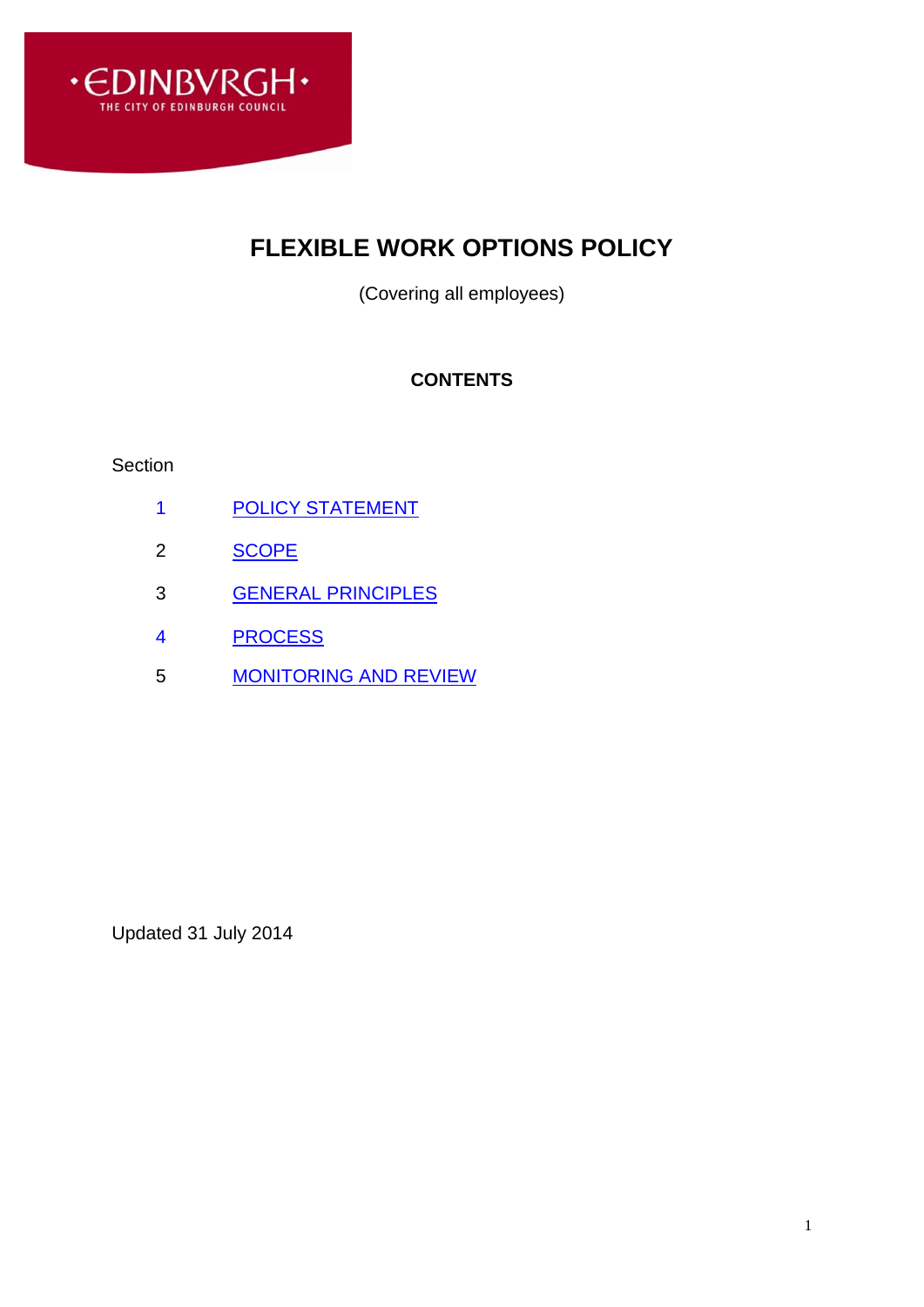#### **1. POLICY STATEMENT**

- 1.1 The City of Edinburgh Council recognises the need to move to more modern ways of working, taking advantage of technological developments to introduce more flexibility to how work is organised and therefore, more responsive service delivery. This increased flexibility has the potential to provide greater opportunities to support those employees seeking to integrate their home and work life more successfully.
- 1.2 The Policy sets out the Council's approach to the statutory right to request flexible working arrangements. The core aims of the Policy are as follows:
	- (a) To support flexibility for employees to achieve work-life balance.
	- (b) To ensure that requests for alternative working arrangements are considered on a consistent basis.
	- (c) To promote more socially inclusive working arrangements.
	- (d) To improve recruitment and retention.
	- (e) To help promote environmental considerations.
	- (f) To facilitate improved service delivery through more imaginative and innovative approaches to working arrangements.
- 1.3 There are number of Flexible Work Options available and a summary of each Flexible Work Option and the main contractual implications are set out in the Flexible Work Options Toolkit. The statutory requirement to allow staff to request flexible working arrangements have been incorporated into the Policy.

#### <span id="page-1-0"></span>**2. SCOPE**

- 2.1 The Flexible Work Options Policy applies to all Council employees (including teaching staff) seeking a change to their existing working arrangements. The Council, at its discretion, may also approve Flexible Work Options at the recruitment stage.
- 2.2 The Policy will be voluntary and an employee will need to make a request for alternative working arrangements. Where appropriate, managers also may invite individuals or groups of employees to submit requests for Flexible Work Options outlined in the Policy.

#### <span id="page-1-1"></span>**3. GENERAL PRINCIPLES**

3.1 The general principles of this Policy are:-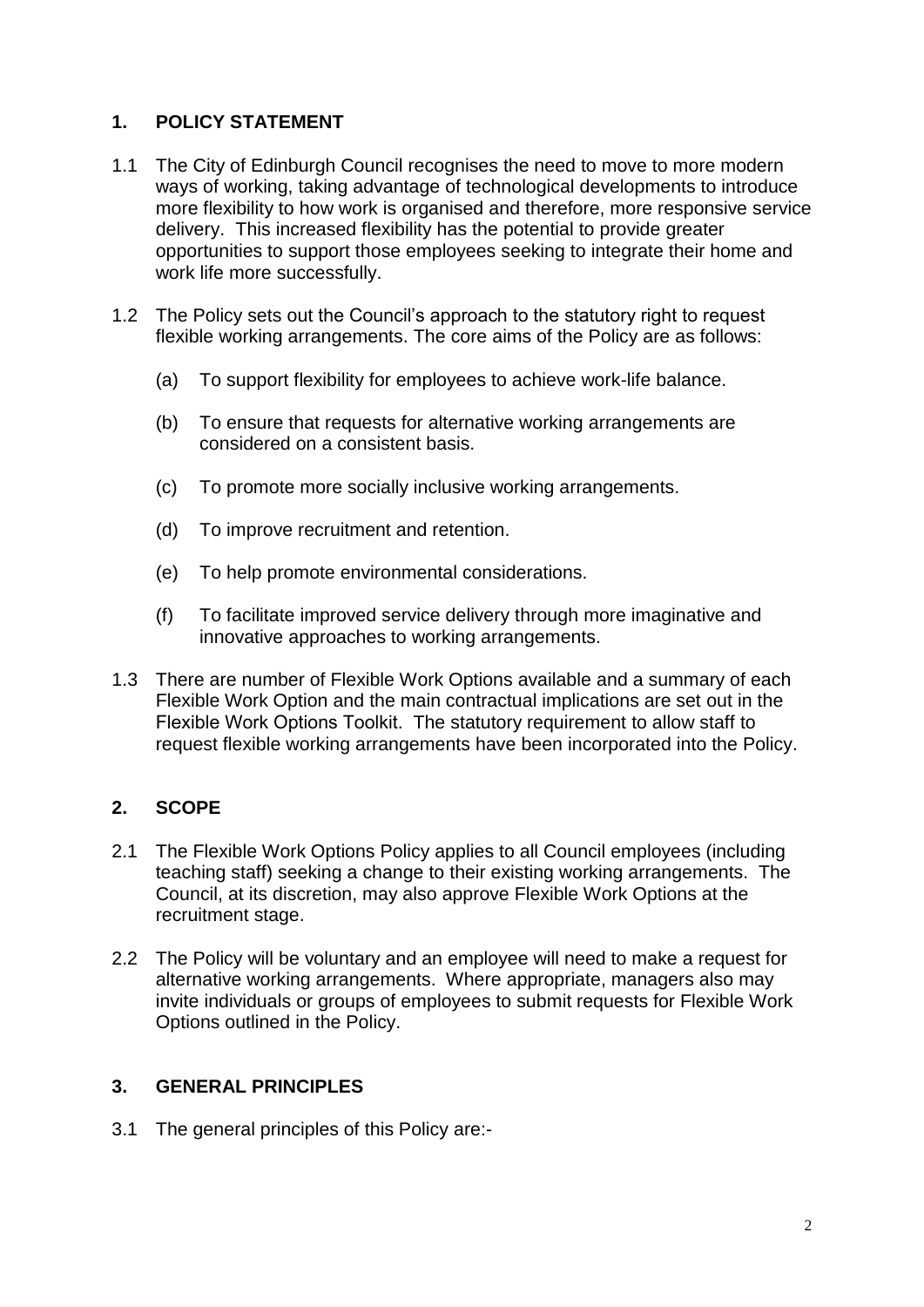- (a) The Policy will apply to all employees (or potential employees) and will provide an opportunity to request an alteration to their working arrangements in line with the Flexible Work Options Toolkit**.** There is no contractual right for employees to have their request approved.
- (b) Any request will be on a voluntary basis, initiated by the employee, and will require no reason to be given in support of the request. The request can be for a temporary or permanent change.
- (c) The manager's decision must be based on business reasons, even if the employee has provided a different reason for their request.
- (d) Some alternative working arrangements will result in the terms and conditions of the contract of employment being adjusted accordingly. Such adjustments will pro-rated to an equivalent full-time employee working the standard working week (e.g. pro-rata pay/annual leave). This will not change the employee's contract in any other way.
- (e) Normally, an employee will only be able to submit one request for alternative working arrangements (either successful or unsuccessful) within any twelve-month period beginning with the date on which the previous application was made.
- (f) The Flexible Work Options Policy will be applied in conjunction with existing Council policies and procedures including the Council's commitment to equality of opportunity and relevant Health and Safety procedures and standards.
- (g) An approved Flexible Work Option will only apply to the post held at the time of the request and will cease if the employee takes up a different post.

### <span id="page-2-0"></span>**4. PROCESS**

- 4.1 Requests for alternative working arrangements must be submitted in accordance with the process outlined in the Toolkit.
- 4.2 The employee is responsible for setting out how they see their role and duties being fulfilled under the proposed alternative working arrangement.
- 4.3 The manager will be responsible for deciding whether a request for alternative working arrangements can be supported, taking into account such factors as the employee's role and the operational needs of the service.
- 4.4 The manager will be responsible for deciding whether the alternative working arrangement requested can be agreed on a temporary or permanent basis. If a permanent change cannot be supported, the manager will consider if the request can be supported on a temporary basis. Alternatively, a request for a temporary change may only be supported on a permanent basis.